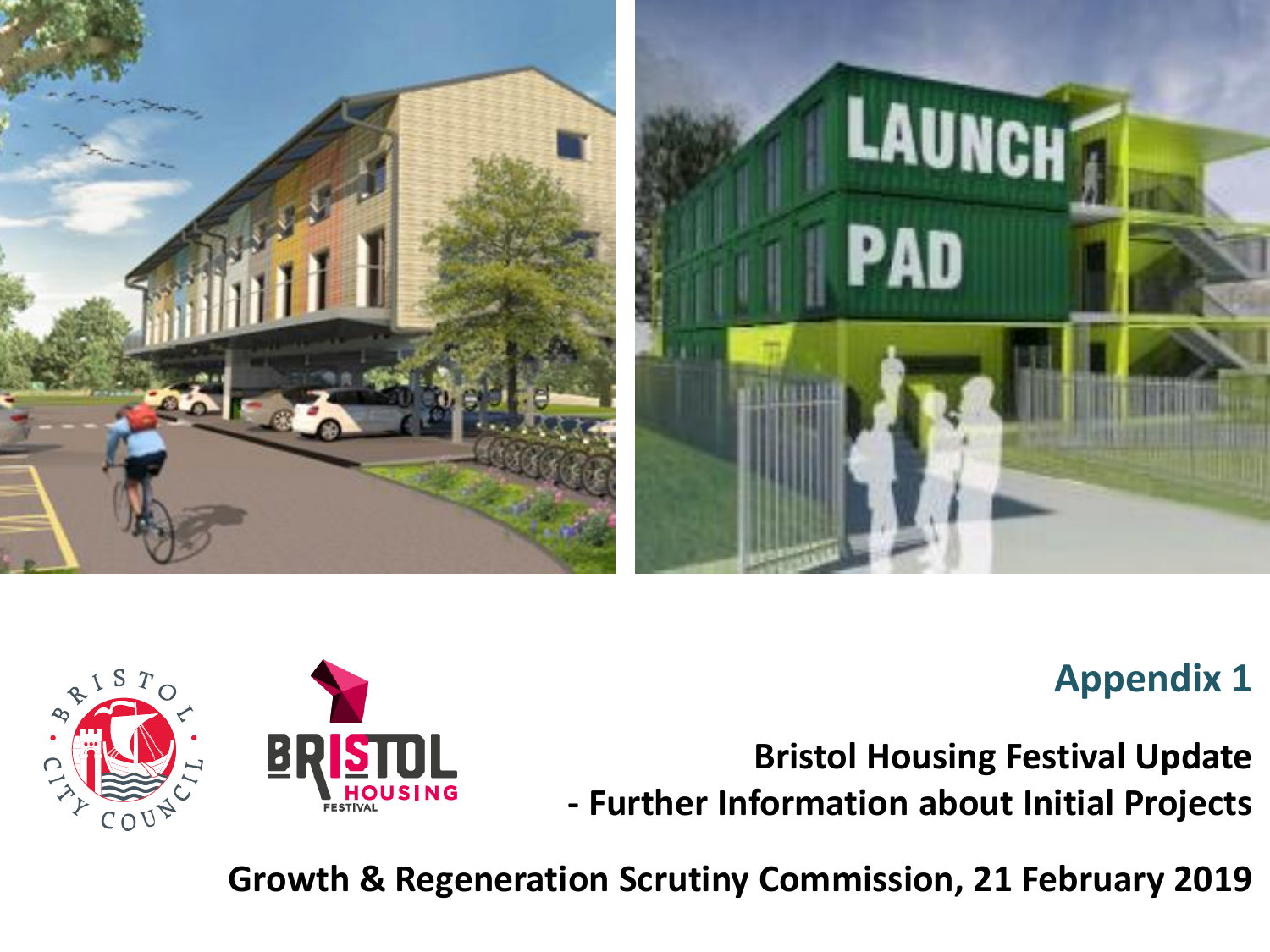## **Examples of OSM & MMC Housing**

| <b>ZEDPods</b>              |                                                                                                                                                                                                                                                                                                                                                                                                 |
|-----------------------------|-------------------------------------------------------------------------------------------------------------------------------------------------------------------------------------------------------------------------------------------------------------------------------------------------------------------------------------------------------------------------------------------------|
| <b>Description/Features</b> | 'High-quality, affordable low carbon homes for keyworkers, young people<br>and others', on a raised steel deck above car park spaces (which continue<br>to be in use); with very high energy efficiency, solar PV, electric car<br>charging points, and potentially battery storage. These could be for<br>people in severe housing need, and/or for below market rents for key<br>workers etc. |
| Links to More Info          | www.zedpods.com                                                                                                                                                                                                                                                                                                                                                                                 |



LAUNCH EVENT: 19th Oct - 4th Nov. Waterfront SQ. BS1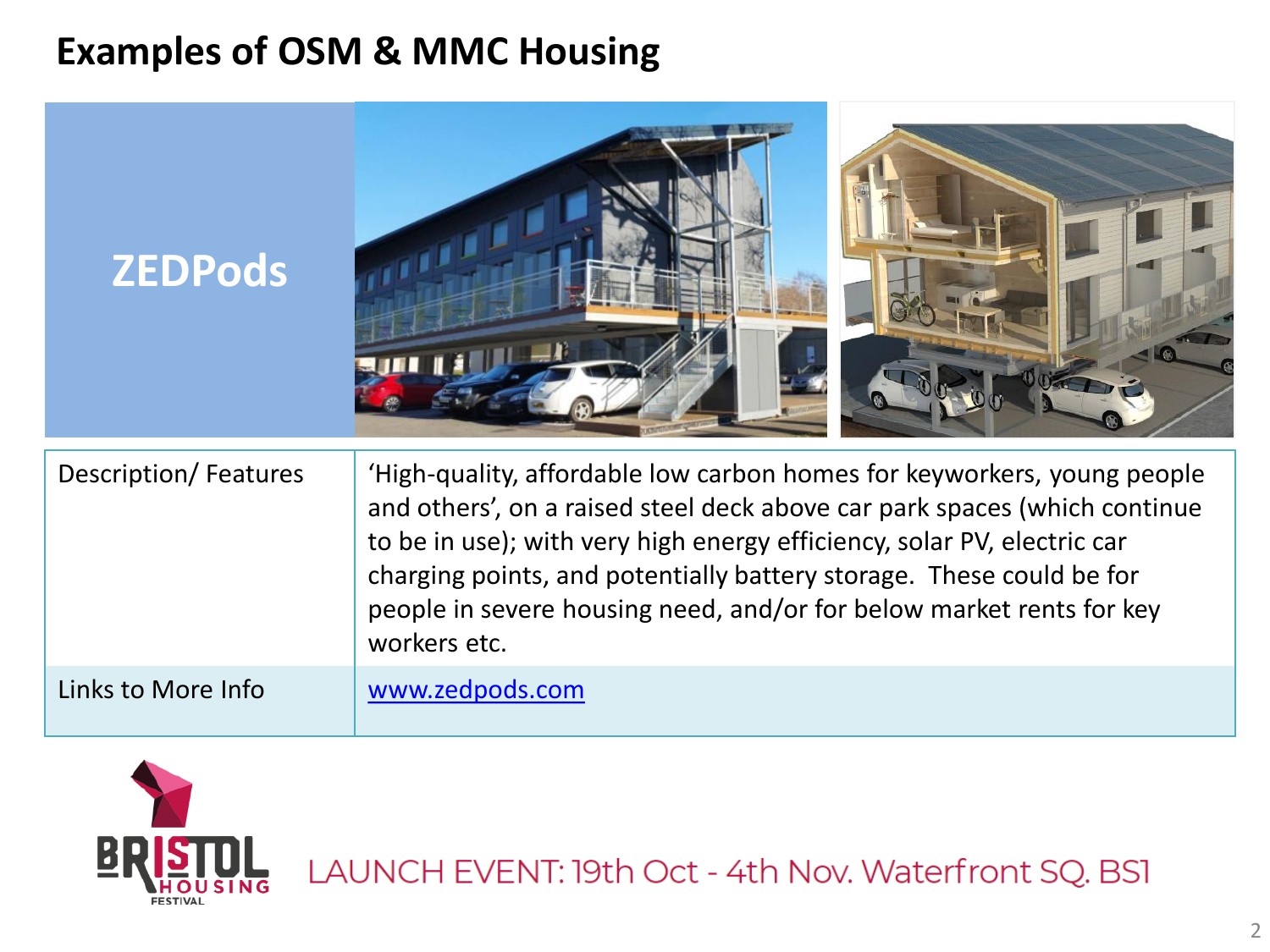## **Proposed ZEDPods Housing on Chalks Road Car Park, St George**



Collaboration between ZedPods, YMCA and other partners to develop 11 affordable housing units above a car park, which continues to be in use, on a 30 year lease. These will be for young people in temporary accommodation and at risk of homelessness, and potentially for key workers etc.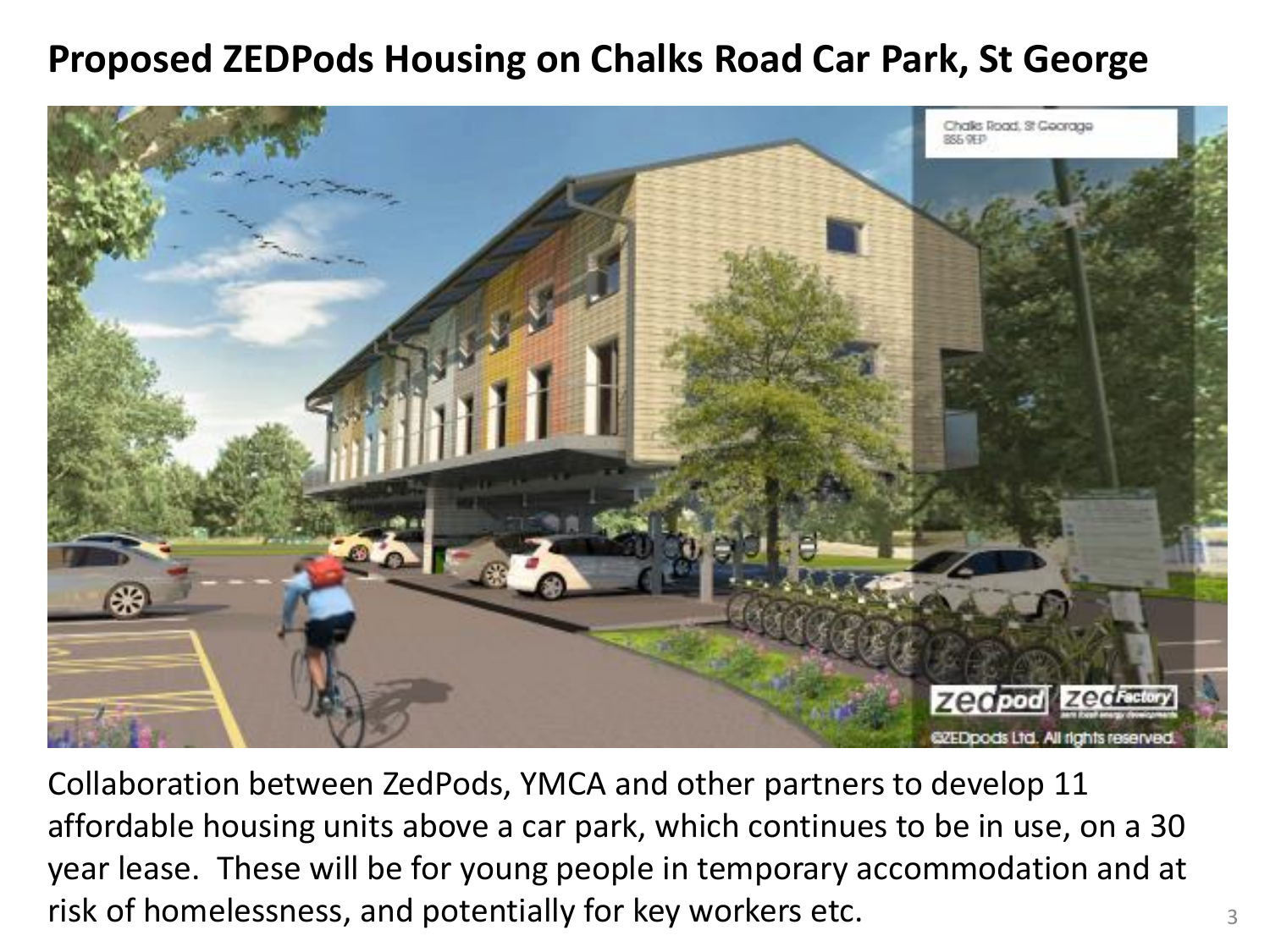### **Chalks Road Car Park, St George - Maps**

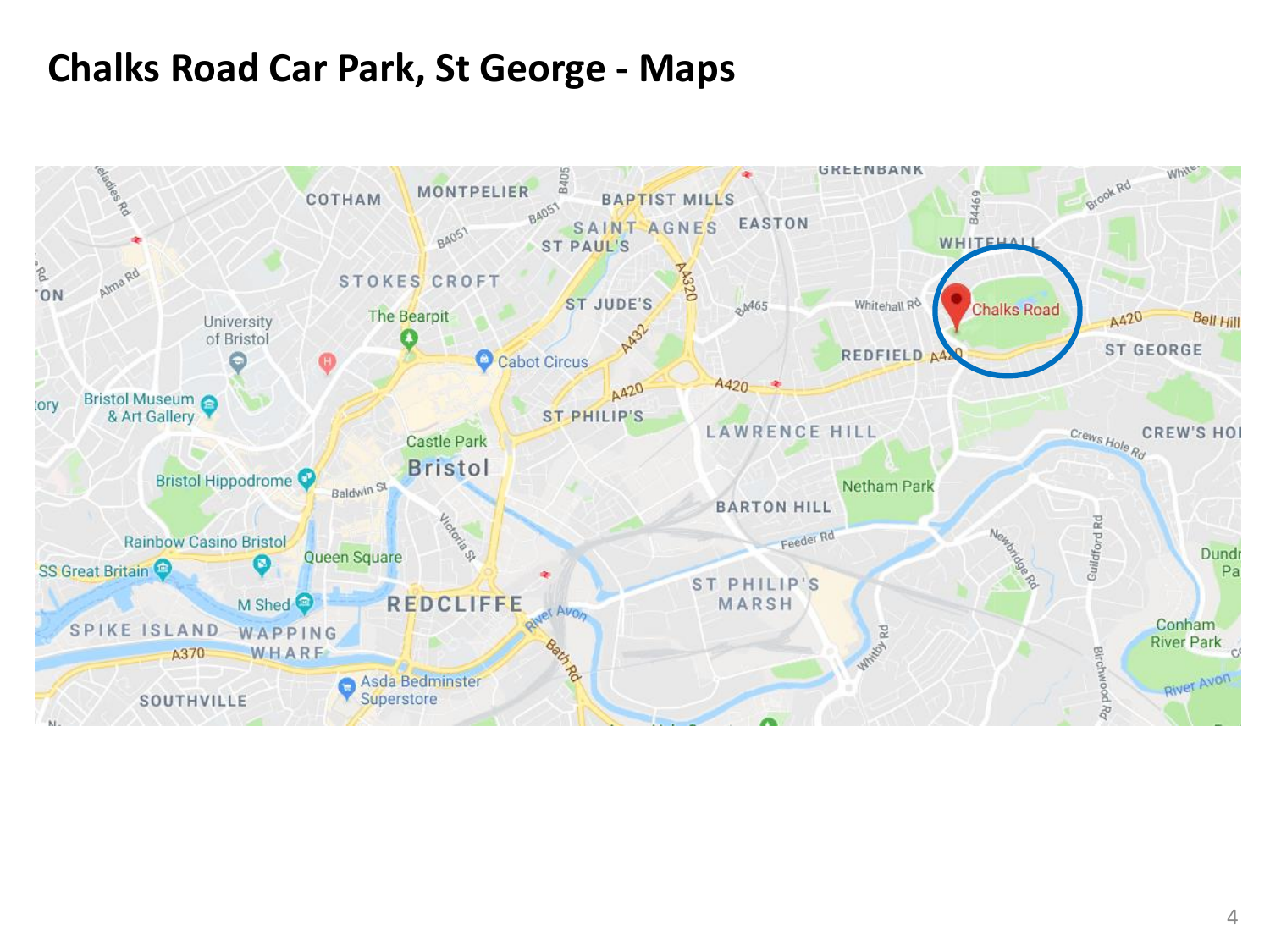#### **Chalks Road Car Park, St George - Maps**

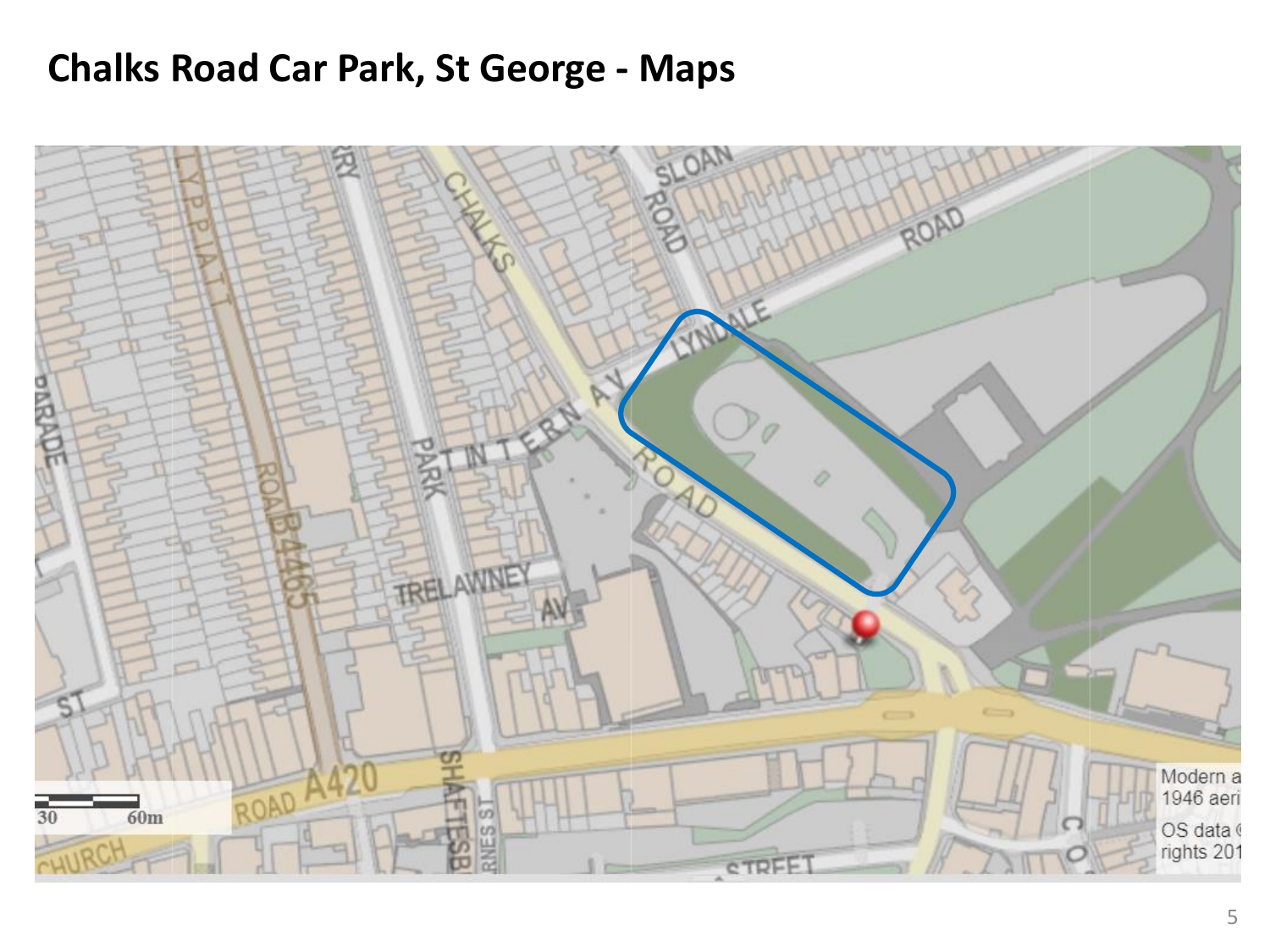# **Proposed LaunchPad Development at Alexandra Park Car Park, Fishponds**



Collaboration between United Communities housing association, 1625 Independent People and University of Bristol Students Union. Proposal to develop 31 modular studio apartments on a former car park site (where the car park will be taken out of use), on a 5 to 10 year lease. 15 units will be at social rent levels for young people nominated by 1625 Independent People (Care leavers & Key Workers), 16 at affordable rent for University of Bristol students.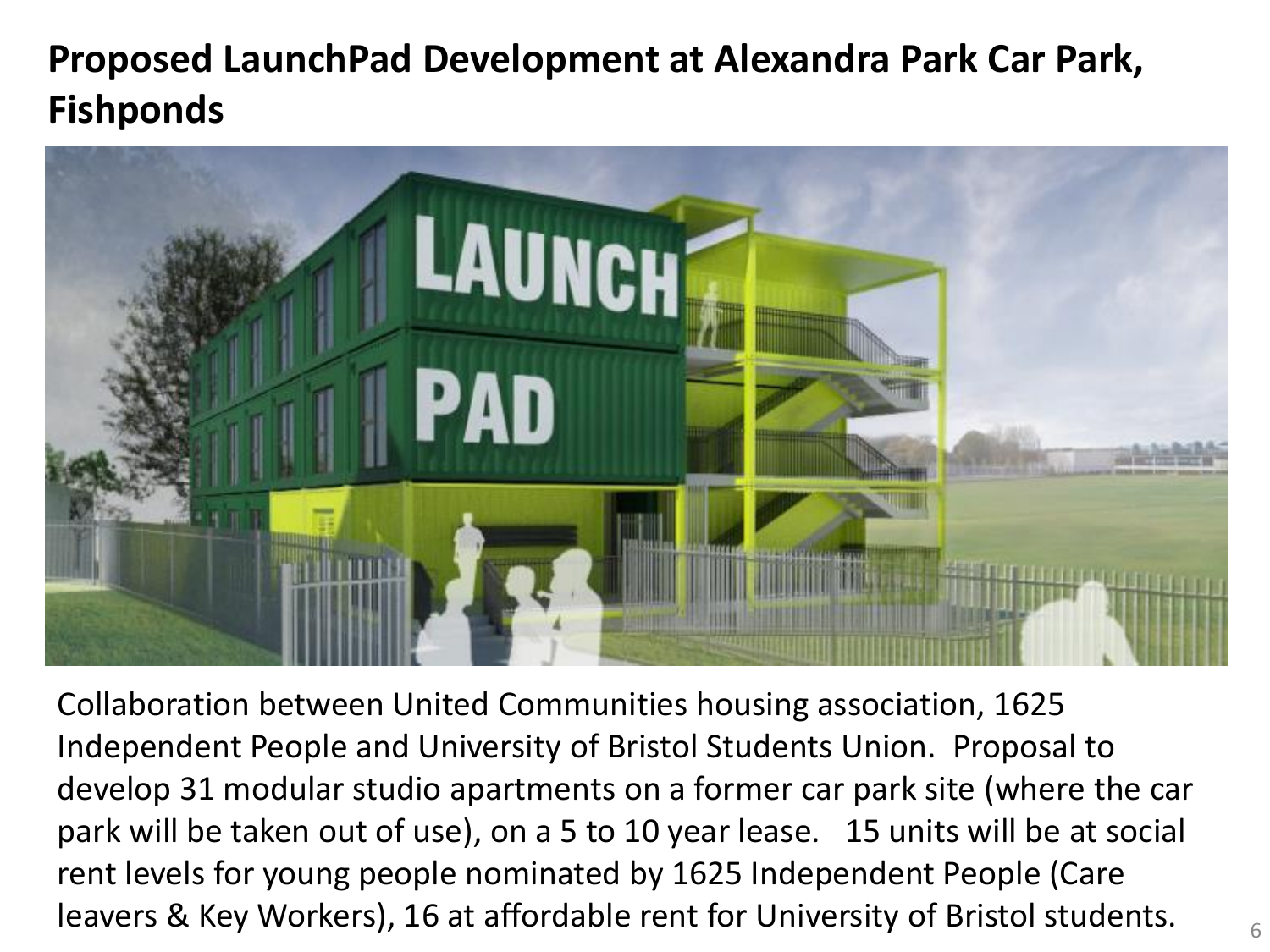#### **Alexandra Park, Fishponds BS16 - Maps**

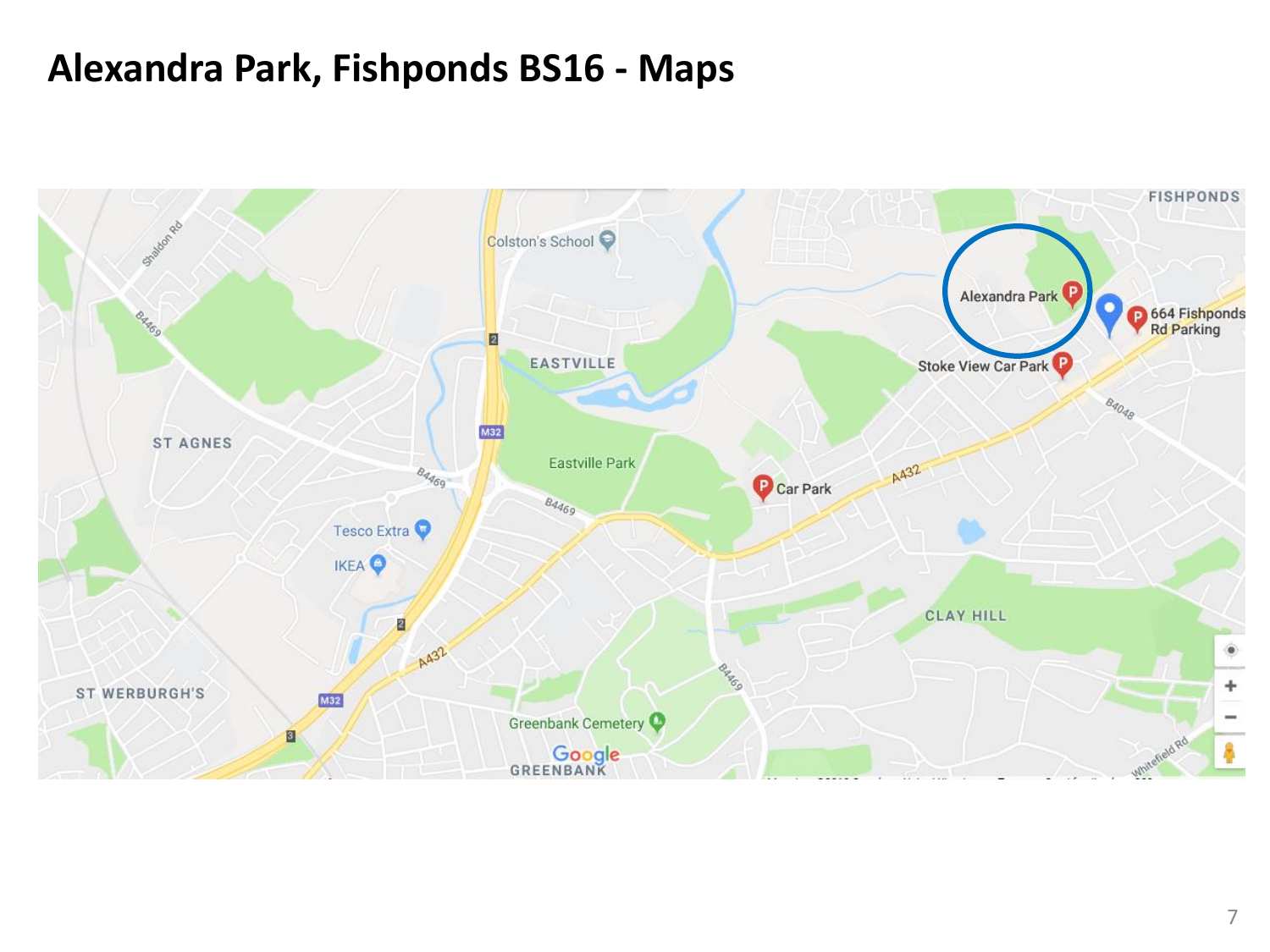#### **Alexandra Park, Fishponds BS16 - Maps**